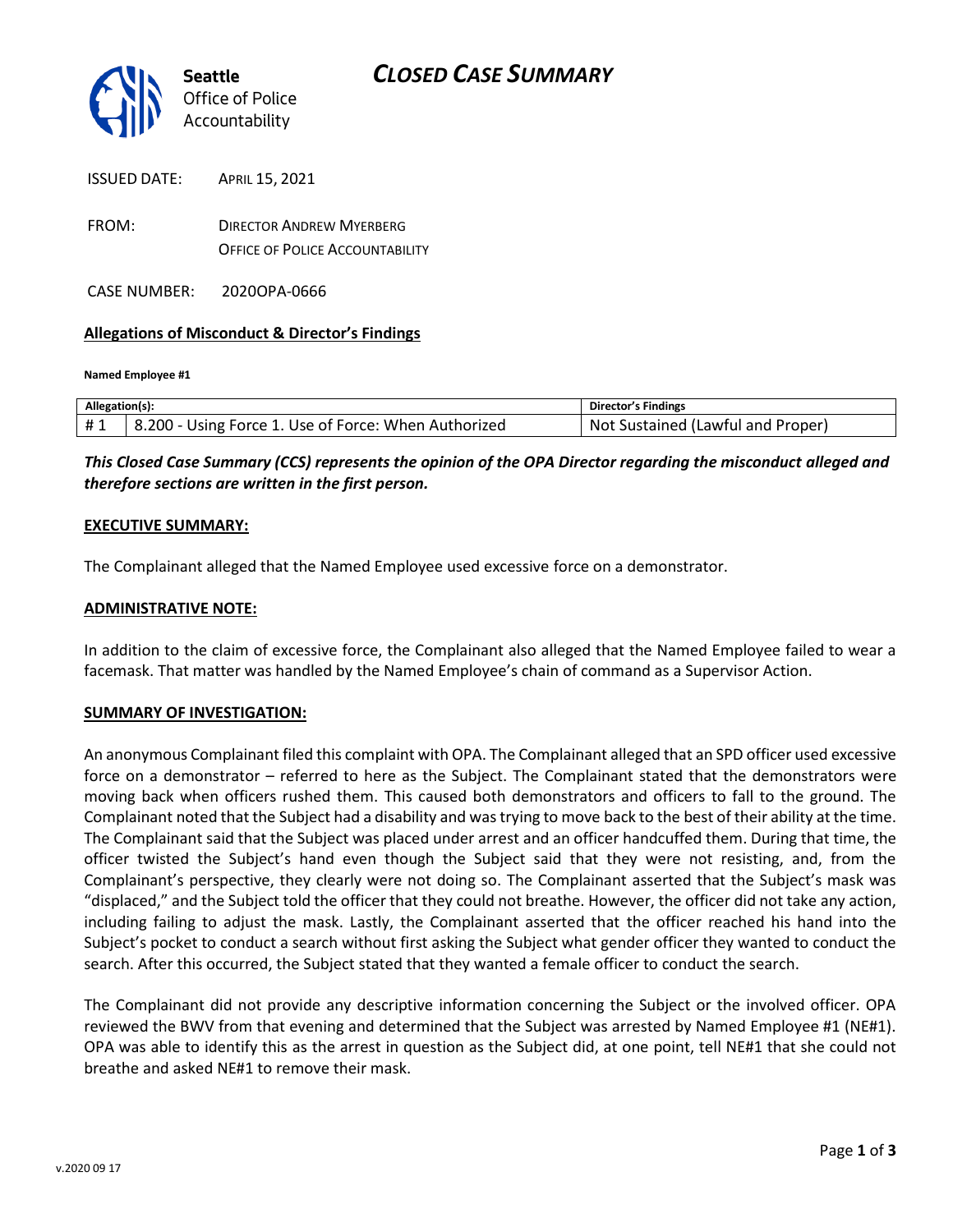

# *CLOSED CASE SUMMARY*

OPA CASE NUMBER: 2020OPA-0666

The BWV indicated that officers responded to vandalism that was being engaged in outside of the East Precinct. The officers believed that a large umbrella was observed being used to shield these acts. Officers deployed in front of the precinct and towards the umbrella with the intent to seize it. They told the crowd to move back. The officers then advanced and made arrests of several demonstrators, including the Subject, who were still in the street.

NE#1 was behind the officers who initially made contact with the demonstrators. He approached as the Subject was already on the ground and he took custody of the Subject and began to handcuff them. The handcuffing was fully captured on video. There was no evidence indicating that NE#1 "twisted" the Subject's wrist or hand. Notably, at this time, the Subject did not exclaim in pain or make any other noises indicating that they were in discomfort. No other force was used by NE#1.

The BWV indicated that, early during the arrest, the Subject told NE#1 to take their mask off (the Subject was wearing a respirator) and began grabbing NE#1's hand to get his attention. NE#1 asked the Subject what they were doing and told them to stop grabbing his hand. The video showed that he either did not hear or understand what they were saying concerning the mask. At one point, NE#1 appeared to mishear "mask" for "backpack," and he told the Subject that their backpack would be transported with them to jail. NE#1 handcuffed the Subject, and, for the first time, the Subject said that they could not breathe. NE#1 told them to breathe through their mouth. NE#1 double locked the handcuffs. He then put the Subject in the recovery position (on the side) before sitting the Subject up. At that point, they again asked to take off their mask. NE#1 did so.

From OPA's review of the video, the Subject's initial claims that they could not breathe were very difficult to discern as their voice was muffled and because of all the surrounding noise. Their statements were only discerned after several times watching the BWV.

After they were handcuffed, the Subject was walked from the scene. NE#1 asked the Subject how they identified and what gender officer they wanted to conduct the search. The Subject asked for a female officer and NE#1 complied with that request. There was no indication from the BWV that NE#1 ever conducted any search of the Subject's physical person at any time, including in their pockets.

Given the above, OPA deemed both the Complainant's claims concerning NE#1 failing to act to help the Subject breathe and the improper search to be unsubstantiated by the evidence.

The Complainant's excessive force claim is discussed below.

### **ANALYSIS AND CONCLUSIONS:**

### **Named Employee #1 - Allegation #1** *8.200 - Using Force 1. Use of Force: When Authorized*

SPD Policy 8.200(1) requires that force used by officers be reasonable, necessary and proportional. Whether force is reasonable depends "on the totality of the circumstances" known to the officers at the time of the force and must be balanced against "the rights of the subject, in light of the circumstances surrounding the event." (SPD Policy 8.200(1).) The policy lists a number of factors that should be weighed when evaluating reasonableness. (*See id*.) Force is necessary where "no reasonably effective alternative appears to exist, and only then to the degree which is